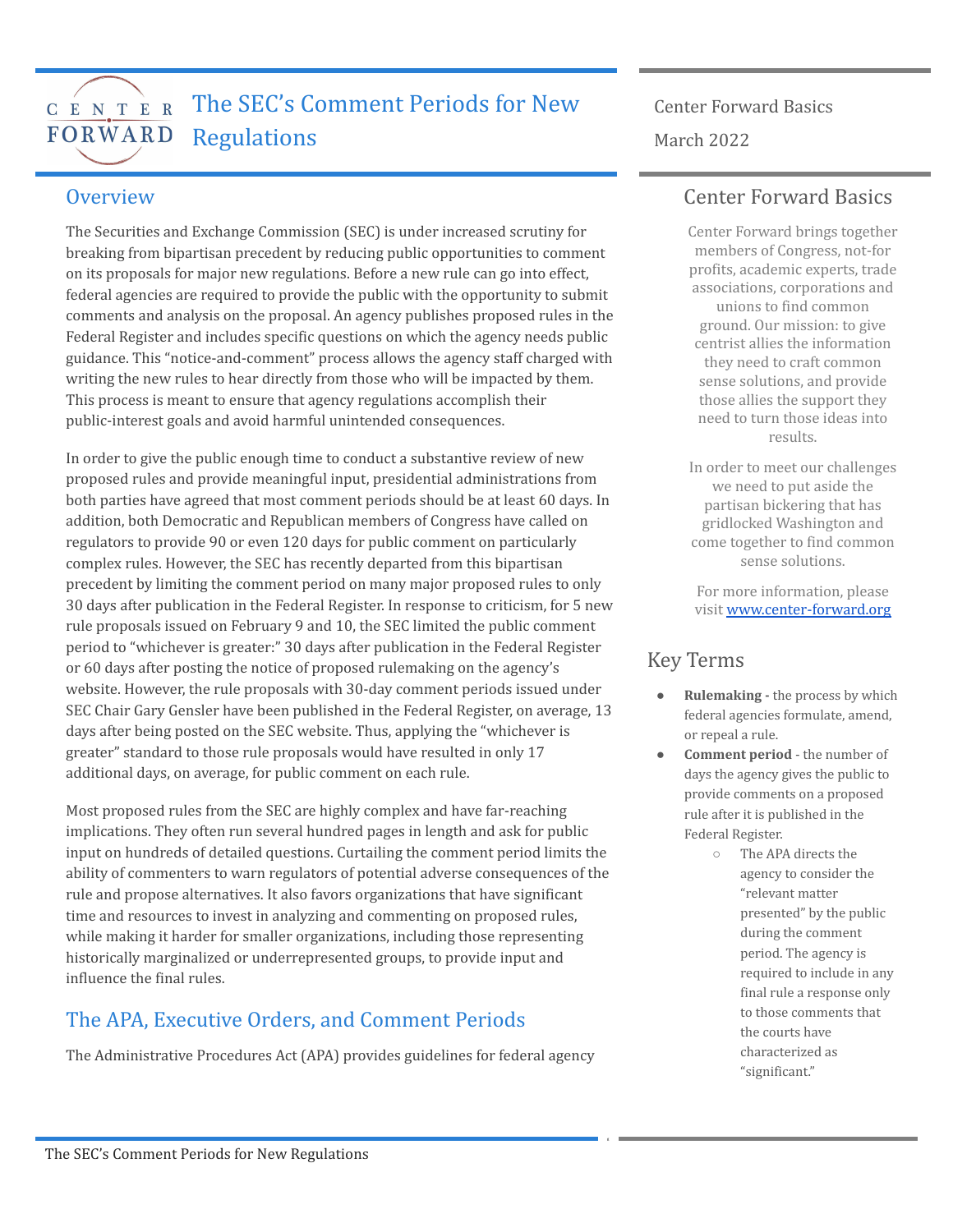rulemakings, including requirements for publishing notices of proposed and final rulemakings and providing opportunities for the public to submit written comments on rule proposals. To foster robust public input in rulemakings and encourage extensive deliberation by agency staff, presidents from both political parties have signed executive orders directing federal agencies to provide a meaningful amount of time for public comment on new rule proposals. For example, President Obama's 2011 Executive Order 13563 reaffirmed the long-standing principle that "regulations shall be adopted through a process that involves public participation" and "shall be based, to the extent feasible and consistent with law, on the open exchange of information and perspectives among State, local, and tribal officials, experts in relevant disciplines, affected stakeholders in the private sector, and the public as a whole." To promote that open exchange of ideas, President Obama directed agencies to provide comment periods for new proposed rules "that should generally be at least 60 days."

Also, historically Congress has recognized that complex rulemakings need extended comment periods. For example, in 2019, all Democratic members of the House Committee on Financial Services and the Senate Committee on Banking, Housing, and Urban Affairs sent a letter requesting "a public comment period of no less than 120 days for substantive review and comment" on any potential rulemakings under the Community Reinvestment Act (CRA).

## SEC Rulemaking Comment Periods - Past and Present

Consistent with the bipartisan historical commitment to meaningful comment periods, the vast majority of notices of proposed rulemaking issued by the SEC under the prior two Chairs included 60-day comment periods. The chart below details the evolution of the formal comment periods under the last three SEC Chairs.



## Complex Rulemakings

While the shortened formal comment periods are notable, prior SECs typically provided much more extensive pre-Federal Register publication periods for complex rulemaking to help facilitate stakeholder engagement. With both the informal periods and comment periods combined, complex rulemakings typically exceeded 120 days (e.g. Investment Advisers Act's Regulation Best Interest rulemaking and the Investment Company Act's Fund of Fund rulemaking were nearly 120 and 150 days, respectively).

Given the breadth and pace of recent complex rulemaking at the SEC, stakeholders could be constrained in their efforts to provide fulsome feedback to the SEC. In December 2021, Chair Gensler announced his biannual regulatory agenda that plans to enact 54 new rules. The new rules proposed under Chair Gensler recommend significant changes to complicated securities laws and complex financial markets. These proposals deal with issues including digital engagement practices, private fund advisors, reporting of securities loan proposals, insider trading, and more. These rules alone have abbreviated comment periods that are less than 60 days post publication in the Federal Registrar, total nearly a 1000 pages of text, ask commenters to answer nearly 1000 separate questions, and share many of the same shared stakeholders (e.g. consumer and investor advocates, pension funds and other institutional investors, mutual funds, private funds, investments banks, etc.).

Several policymakers have raised concerns about the SEC's recent pattern of shortening the public comment periods. SEC